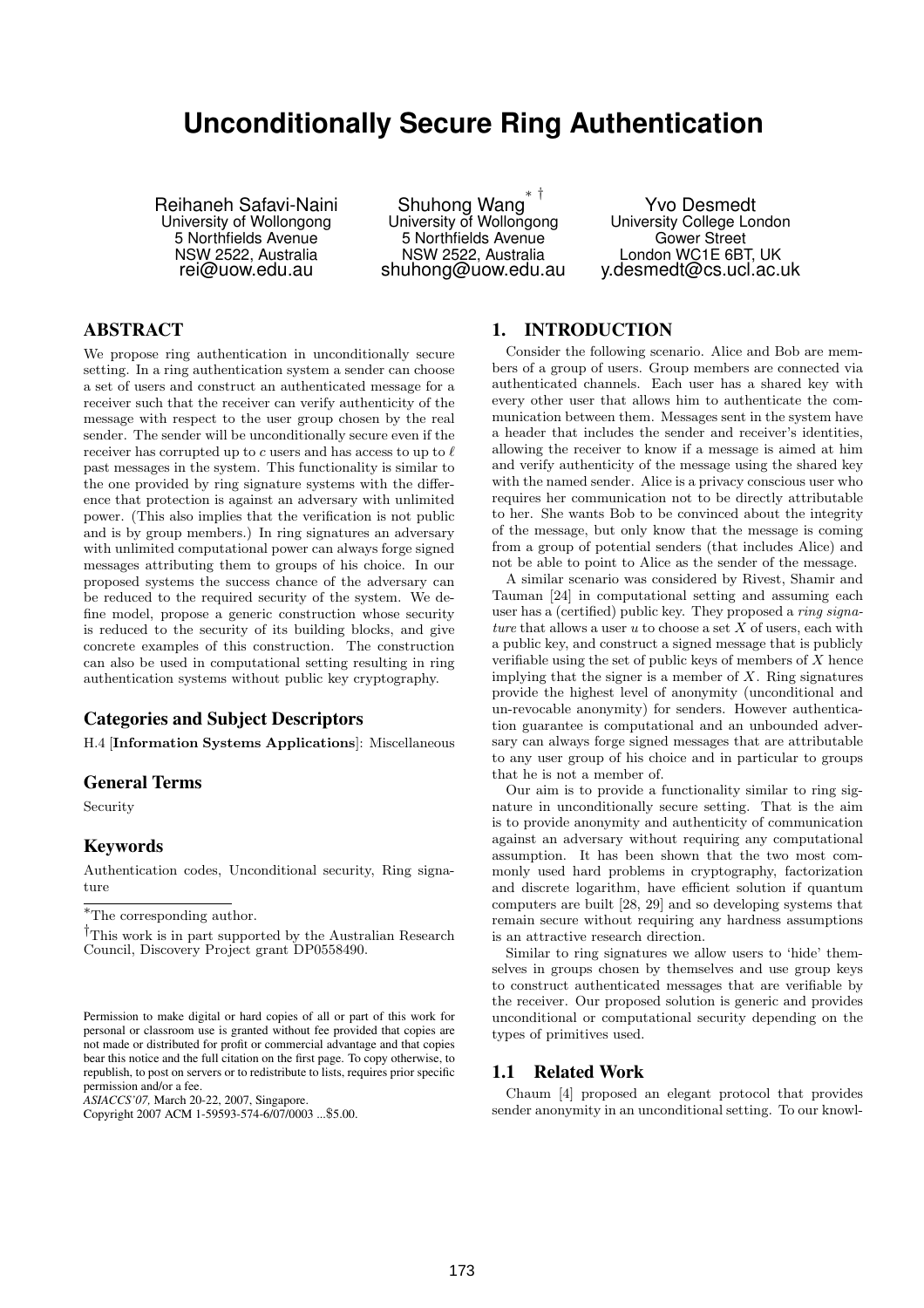edge this is the only protocol providing unconditional sender anonymity without requiring computational assumptions. Dinning Cryptographer (DC) nets allow one member of a user group to send a message that every other group member can decrypt, without origin of the message to be known. The protocol however incurs high communication overhead: for a message of length n in a group of size  $N$ ,  $nN$  bits must be sent. Also other issues such as the need for synchronization and collaboration of all group members must be addressed. In DC nets it is assumed that all group members are honest and there is no protection against tampering with messages: in fact if an adversary controls one of the users, he can easily add an arbitrary string to the message broadcasted by that user, hence modifying the decoded message without being detectable.

Anonymity sets, introduced by Chaum, give the set of potential senders for a message and are used to describe uncertainty about the sender of a message. Serjantov and Danezis [27] argued that membership of anonymity set can be probabilistic with members having higher or lower probability of being a sender, and used entropy of anonymity set as a measure for the level of anonymity provided by a system. Probabilities used in this evaluation could be obtained through objective methods of analyzing the system and the communicated messages, and subjective methods of estimating probabilities. In the absence of a reliable probability distribution on the anonymity set, the size of this set has been used to indicate the level of anonymity provided by the system.

In computational setting a number of models for providing anonymous authenticated communication have been proposed. Ring signatures were originally proposed to allow an insider, for example a parliamentarian, to 'leak' a secret [24] without the threat of retribution and allowing the receiver to be sure that the message is in fact from one of the parliamentarians. The schemes have found other applications that use ad hoc group formation property and in all cases ensuring authenticity with respect to a set of public keys, instead of a single one. An attractive property of the scheme, at least in its original form, is that it does not require any special set-up and can use an existing public key infrastructure. It also allows the user to choose arbitrarily the size of the anonymity set.

In group signature [5] a group member can sign a message such that it is verifiable using a group public key, hence guaranteeing that the message is generated by one of the group members. In this system users need to join the group and obtain membership certificates before being able to sign a message. Group signatures usually<sup>1</sup> provide revocability: that is the group manager can reveal the identity of the signer of a signed message. This provides a mechanism for ensuring accountability and that the system is not misused. This is an important property of group signatures and has been refined [1, 15] to include finer level of privacy control by separating group manager and the tracer. Group signatures have been used in real life applications including implementation of trusted computing platform [3]. Anonymity set in group signatures is always the whole group and cannot be controlled by the signer.

Another related model is ad hoc anonymous identification scheme [10] which allows a user to form an ad hoc group and

then prove its membership of the group in an anonymous way. Using Fiat-Shamir transform [12], the scheme can be converted to a constant-size ring signature scheme provably secure in the Random Oracle Model.

## 1.2 Our Work

We propose a sender anonymous system without requiring any computational assumption. We assume users use an authentication code (A-code) with pre-distributed shared keys to authenticate messages sent between them. A two party A-code is a symmetric key primitive that uses a tagging algorithms  $Tg(k, \cdot)$  to construct a cryptographic checksum for messages, allowing a verifier with a shared key to verify authenticity of the message. To authenticate a message  $m$  a tag  $t = Tg(k, m)$  is calculated and appended to m to form m.t, where '.' denotes concatenation. For a received pair m.x the receiver checks if  $Tg(k, m) = x$  and if true accepts m as authentic.

In the group setting, any pair of users  $A$  and  $B$  share a key  $k_{AB}$ . If A wants to send an authentic message m to B, she first uses the A-code and the shared key  $k_{AB}$  to construct a tag  $t = Tg(k_{AB}, m)$  and then adds  $[A, B]$  as the header to obtain  $[A.B] \ldots m.t$ , which is sent to B. Bob can use the header information to determine the 'claimed sender' and the key  $k_{AB}$  that must be used for verification. Bob will accept  $m$  as authentic if the verification succeeds under the key  $k_{AB}$ .

To provide sender anonymity we enable users to construct authenticated messages that can be guaranteed to have come from a member of a group. The group can be chosen by the sender in an ad hoc way allowing him to 'hide' himself among a group of his choice. The sender does not need any interaction with others and can construct the message using his key information and the public information of the system. The message will be verifiable by any other member of the user group that had authenticated channel with others.

This property is similar to ring signatures with the difference that the message is only verifiable by the receiver that the sender chooses and all members of the ad hoc group. This is to be expected in unconditional setting as it is known [25] that one way functions are necessary and sufficient for digital signatures (public verifiability).

In an unconditionally secure ring authentication system (USRA system) a user can choose members of an ad hoc group (anonymity set) and then construct an authenticated message that is verifiable by the receiver of his choice. The adversary can corrupt up to c users obtaining their secret keys. The security goal of the system is to provide protection against spoofing attacks by the adversary who after observing multiple authenticated messages, would like to construct a message that is acceptable by a receiver (possibly different from those of the intercepted messages). This property is analogous to the security property of unforgeability in ring signatures. The system must also guarantee that no information other than membership of the anonymity set is leaked about the sender.

We evaluate the security of the system by the success chance of the adversary with access to the key information of a group of users  $\mathcal C$  in constructing an authenticated message that is acceptable by a receiver  $j$  and is originated by an anonymity set  $X$  that together with  $j$  is disjoint from C, that is  $C \cap (X \cup j) = \emptyset$ . A secure USRA ensures that a successful forgery by  $C$  will include a colluder in  $C$  with

<sup>&</sup>lt;sup>1</sup>There are cases that anonymity is unrecoverable  $[23]$ .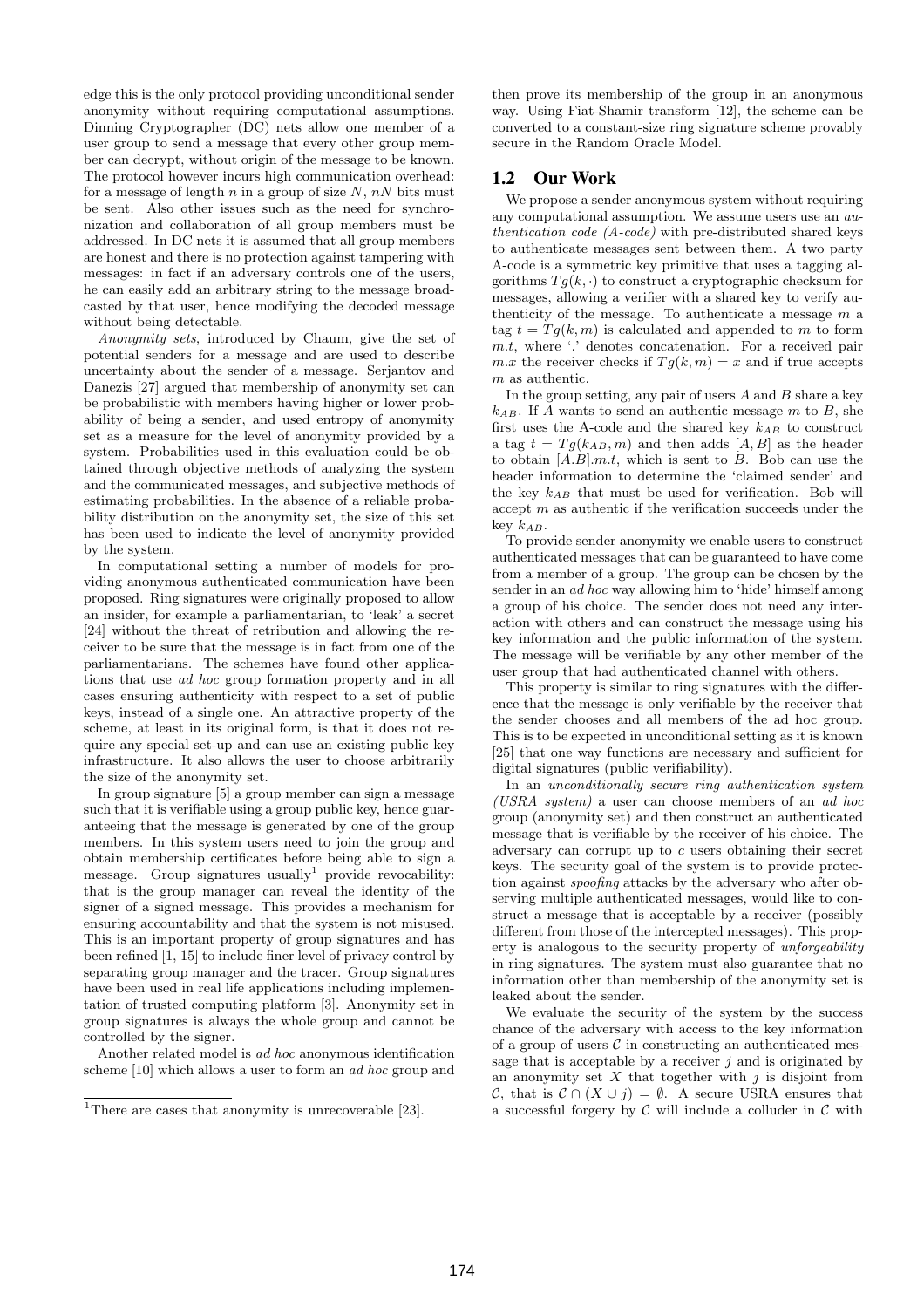a very high probability. This definition is in line with ring signature schemes where an adversary that has the secret key information of a member  $x$  of a ring  $X$  can always forge a message attributable to X.

We allow the adversary to have access to  $\ell$  past communications in the system. In a system that provides security for  $\ell$  messages, users can send up to  $\ell$  ring authenticated messages. A stronger attacker with access to authentication and verification oracle has been proposed for A-codes [26]. Although, similar to earlier work in authentication [30, 9], we focus on an adversary with access to past communication, our approach and constructions can be extended to support security against this stronger attacker.

Efficiency of the system is measured in terms of the key requirement of users and the extra information that must be appended to a message (header and tag). The user key information is pre-distributed and grows with the level of anonymity required. The information sent over the channel consists of the to-be-authenticated message together with the header information that is proportional to the size of the anonymity set, and the cryptographic checksum that is related to the security level of the system.

We give a generic construction for USRA that uses two building blocks: a non-interactive dynamic conference key distribution protocol (referred as conference key distribution protocol hereinafter, or CKD for short) and an authentication code (A-code for short).

In an  $(\omega, c)$ -CKD protocol users receive some initial secret information from a trusted authority. After this initial phase a user can select a group  $\Omega$  of  $\omega$  users that includes himself, and calculate a key that can also be calculated by all members of the group  $\Omega$ . This allows members of  $\Omega$  to form a secure conference without the need to interact with others. The system guarantees that an adversary that has corrupted c users and has access to their key information cannot learn anything about the secret key of the conference where none of the colluders is a member of.

In our generic construction a user chooses an anonymity set X that the user is a member of and uses an  $(\omega, c)$ -CKD protocol to generate a key that is shared among members of X, and the receiver. The calculated conference key is used to select a key for an A-code and to authenticate messages. That the conference key can be generated by any member of X makes the user indistinguishable from members of the anonymity set.

The key can also be calculated by the receiver allowing him to verify authenticity of the message. This also means that the authentication is deniable.

We define security of ring authentication systems and give necessary conditions to reduce security of the ring authentication system to the security of the underlying CKD protocol and A-code. In particular a perfectly secure conference key system and a perfectly secure authentication code result in a perfectly secure ring authentication.

We consider two constructions of ring authentication systems using two concrete constructions for CKD protocols. The first CKD protocol is a polynomial based construction introduced in from  $[2]$  with a slight extension. Blundo  $et$   $al$ [2] gave a bound on the key size of perfectly secure CKD protocol and proved their construction satisfies the bound with equality (optimal). The keys generated in this CKD protocol are elements of a finite field and can be used to generate keys in a number of authentication systems. Note

that it is always possible to define a mapping from the key space of the CKD to an arbitrary A-code but this may result in a loss of security or efficiency. In case that the key sets of the CKD and the A-code are of the same size, a one-toone mapping can be used. The second construction uses a special combinatorial structure called generalized cover free families [34]. A generalized  $(\omega, c)$  cover free family  $((\omega, c)$ -CFF) is a set system  $(X, \mathcal{B})$  where X is a set of points and B is a collection of blocks, each a subset of  $X$ . The generalized cover free property guarantees that union of up to  $c$  blocks in  $\beta$  cannot cover intersection of  $\omega$  blocks. Generalised CFF can be used to construct CKD protocol. In this case the conference key is a subset of elements of  $X$ . We show how this set can be mapped into the key set of an A-code to construct a ring authentication system.

For both constructions we prove that with appropriate choices, security of the resulting ring authentication systems are guaranteed by the security of the underlying primitives.

## *1.2.1 Extensions*

We discuss two extensions for our work. Firstly, we would like to remove restriction on the size of anonymity groups and colluding sets. That is, give full flexibility to users to choose the anonymity set and ensure that a colluding group of unrestricted size will not be able to identify the sender. We will achieve these properties using a CKD protocol proposed in [8]. The cost of this extreme level of security and user control is that the key size of users, although proven optimal, will be exponential in the size of the group.

We also consider computational model. Users are assumed to be connected through symmetric authenticated channels using MACs and the aim is to provide user controlled anonymity. To this end, in the generic construction the A-code is replaced by a computationally secure message authentication code. In particular we may use the computationally secure MAC that is obtained from Wegman and Carter [35] construction by replacing the random number generator with a pseudo-random number generator. We justify security of the construction and leave formal analysis and proof for future work. As mentioned earlier in our construction the receiver is not cryptographically distinguishable from the sender group and so the system provides deniable authentication. That is the authenticated message could have been generated by the receiver. In computational setting this will provide a similar functionality to the deniable ring authentication of Noar [22].

The paper is organized as follows. In Section 2 we review some primitives including unconditionally secure Acode, unconditionally secure noninteractive conference key distribution protocol and a combinatorial structure, coverfree family, that are used in the rest of the paper. In Section 3 we provide the model and definitions of USRA system. We then give our generic construction and prove its security in Section 4, followed by two concrete constructions in Section 5. In Section 5.3 we discuss extensions and future work. Finally we conclude in Section 6.

## 2. PRELIMINARIES

## 2.1 Authentication Code

Unconditionally secure message authentication systems are realized by authentication codes (A-codes).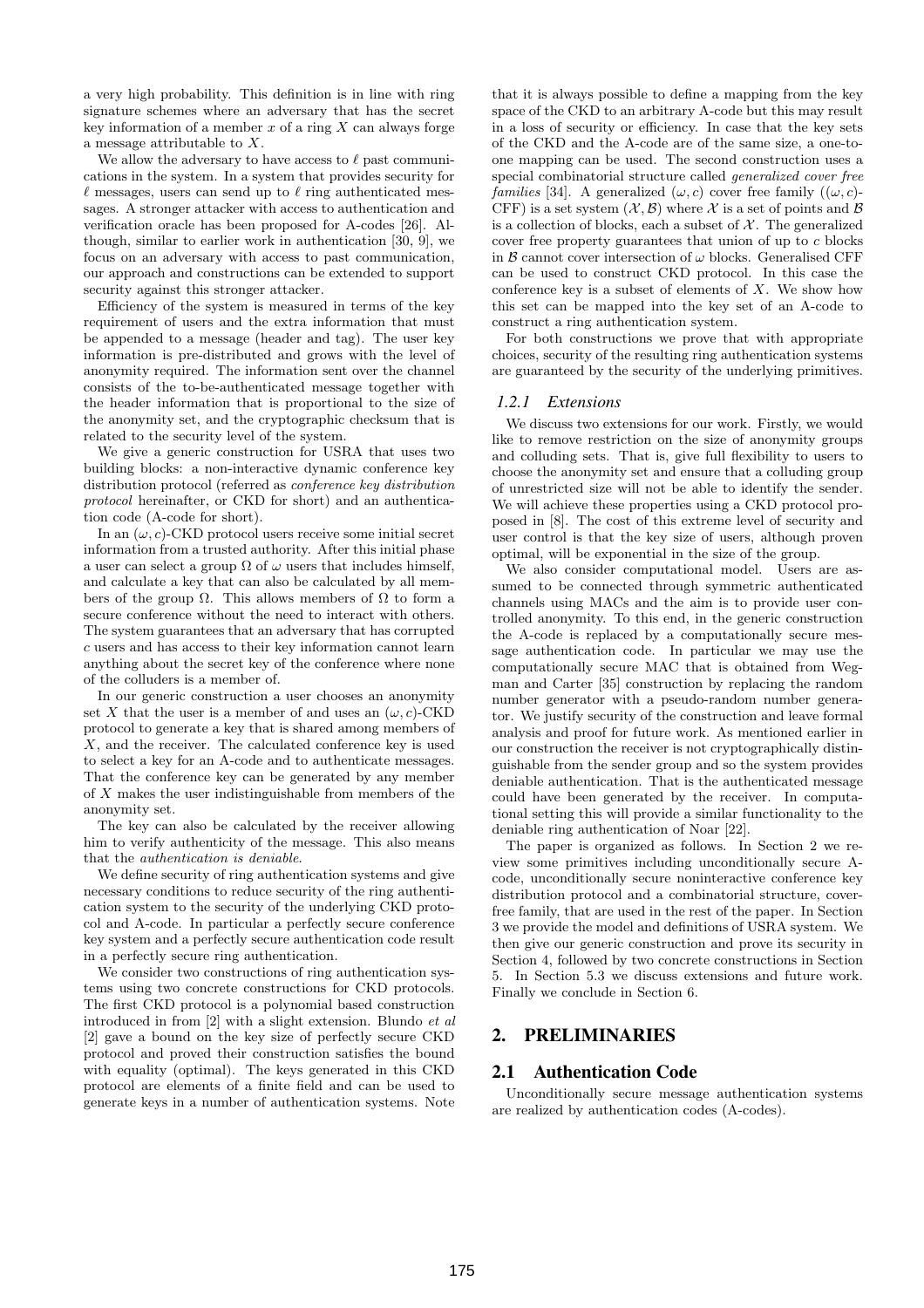For simplicity, we focus on A-codes without secrecy in systematic form although our results can be easily applied to A-codes with secrecy.

A systematic A-code without secrecy is a symmetric key authentication system that can be represented by a fourtuple  $(M, \mathcal{E}, T, Tg)$  where  $M, \mathcal{E}$  and T are sets of messages, encoding rules, and tags, respectively.  $Tg$  is a tagging algorithm  $Tg : \mathcal{E} \times \mathcal{M} \rightarrow \mathcal{T}$ . To construct an authenticated message for m using the encoding rule  $e \in \mathcal{E}$ , the tagging algorithm is used to generate a tag  $t = Tg(e, m)$  that will be appended to the message and forms  $m.t$  where  $\cdot$  denote concatenation. To verify a tagged message  $m.x$  under the rule e, the verifier examines whether  $x = Tg(e, m)$ , and if true accepts  $m$  as authentic. The tagging algorithm can be represented by an  $|\mathcal{E}| \times |\mathcal{M}|$  matrix A, whose rows are indexed by encoding rules in  $\mathcal E$  and columns by messages in M to be authenticated. The entry  $A(e, m)$  is the  $Tg(e, m)$ which is an element t of the tag set  $\mathcal{T}$ .

An A-code provides security against an adversary who does not have access to the secret key and has observed past authenticated messages and attempts to construct a forgery that will be hopefully acceptable by the verifier. In traditional spoofing of order  $\ell$  attack the forgery is constructed after the adversary has observed  $\ell$  authenticated messages  $m_1.t_1, m_2.t_2, \cdots, m_\ell.t_\ell$ , all generated using the same key. Impersonation and substitution are spoofing of order zero and one respectively. Let  $P_{\ell}^{A\text{-code}}$  denote the highest success probability of an adversary in an spoofing of order  $\ell$ attack. That is  $P_{\ell}^{A\text{-code}} =$ 

 $\max_{e} \max_{strategies} p^{A-code}[m.t \text{ valid for } e | m.t, m_1.t_1, \cdots, m_\ell.t_\ell]$ 

where the second maximum is over all the strategies of the adversary in choosing  $m.t \neq m_i.t_i$  for all  $i \in [\ell].$ 

It is proved that for A-codes without secrecy  $P_{\ell}^{A\text{-code}} \geq$  $1/|T|$ . Codes with *perfect protection of order*  $\ell$  satisfy this bound with equality. An A-code is said to provide  $\epsilon$ -security of order  $\ell$  if  $P_l^{A\text{-code}} \leq \epsilon, 0 \leq l \leq \ell$ . A stronger attack model for A-codes has been proposed in [26] where the adversary has access to authentication and verification oracles. In this paper we focus on the traditional attack model but our results can be extended to the stronger attack model.

A widely used construction for A-codes is  $(\mathcal{M}, \mathcal{E}, \mathcal{T}, Tg) =$  $(\mathbb{F}_q, \mathbb{F}_q \times \mathbb{F}_q, \mathbb{F}_q, T_g)$  where for  $e = (a, b) \in \mathbb{F}_q^2$  we have  $Tg(e, m) = a \times m + b$  and all operations are in the finite field  $\mathbb{F}_q$ . The construction provides perfect protection for spoofing of order up to one but is completely insecure for authentication of more than one messages. Wegman and Carter [35] showed a very efficient construction for authenticating multiple messages. The construction uses almost universal hash families and a one-time-pad. A  $\epsilon$ -ASU(n; a, b)  $\epsilon$ -almost-strongly-universal hash family is a family of n functions from an a-set  $A$  to an b-set  $B$  satisfying the following two properties: (i) for any  $x \in A$  and  $y \in B$ , there are exactly  $n/b$  functions f such that  $f(x) = y$ ; and (ii) for any two distinct elements  $x_1$  and  $x_2$  in A and two arbitrary, not necessarily distinct, elements of B, there are at most  $\epsilon n/b$ functions f such that  $f(x_1) = y_1$  and  $f(x_2) = y_2$ .

In Wegman-Carter construction, to authenticate a sequence of at most  $\ell$  messages a key e is used to determine a function  $h_e$  from an  $\epsilon$ -ASU hash family together with  $\ell$  random tags  $b_1 \cdots b_\ell$  (a sequence of  $\ell$  one-time tags). Each message has a counter i attached to it. The tag for the  $l^{th}$ message is  $Tg(e, m, l) = f_e(m) + b_l$ . The construction guarantees  $P_l \leq \epsilon, l = 1, \cdots l$ . Wegman-Carter construction has been used to construct computationally secure MACs such as UMAC [17].

## 2.2 Conference Key Distribution

Non-interactive dynamic conference key distribution schemes providing unconditional security were introduced by Blundo et al [2] and further studied by Desmedt et al [8]. They can briefly described as follows.

There is a set of users  $\mathcal{U} = \{u_1 \cdots u_N\}$ . The aim of the system is to enable members of a conference of c users to individually calculate a secure key that cannot be computed by those who are not in the conference. The system consists of the following phases.

- 1. Initialization A trusted initializer (TI) distributes an initial secret  $s_x \in \mathcal{IK}$  (for some initial key domain  $\mathcal{IK}$ ) to each user  $u_x$ . Then TI stays offline and does not participate in the protocol.
- 2. Conference Key Generation When a user  $u_i$  wants to hold a conference  $X$  of users that includes himself, he uses his initial secret and the public values of the system and other users to non-interactively calculate a key  $k_X$  using a key calculation function.

Let  $g$  denote the function that is used to compute the key. Then g satisfies  $g(s_x, X) = g(s_y, X)(= k_X \in \mathcal{K})$  for all  $x, y \in$  $X$  and so the conference key can also be computed by all other members of X.

Let  $\omega$  and c be non-negative integers with  $\omega + c \leq N$ , the total number of users. A non-interactive c-secure  $\omega$ conference key distribution protocol, denoted by  $(\omega, c)$ -CKD, is a two-phase protocol  $(U, \mathcal{IK}, \mathcal{K}, g)$  as described above such that,

- 1. Each member of a group of  $\omega$  users can individually and non-interactively compute a common key. That is, for all  $X \in [N] = \{1, 2, \cdots, N\}$  of size  $\omega$  and for each user  $u_x$  with  $x \in X$ , a unique  $k_X \in \mathcal{K}$  exists such that  $p^{Conf}[k_X|s_x] = 1$ . The superscript  $Conf$ stands for the CKD scheme.
- 2. Any group of c users have no information on any key they should not know. That is, for all  $X, Y \subset [N]$  with  $|X| = \omega, |Y| = c$  and  $X \cap Y = \emptyset$ , it holds that  $p^{Conf}[k_X|s_Y] = p^{Conf}[k_X]$ , where  $p^{Conf}[kx]$  denotes the *a priori* probability of the conference key being  $k_X$  for a given X.

Since each user  $u_x$  deterministically computes the conference key  $k_X$  from the information  $s_x$  received from the server, the probability distribution on  $s_X = (s_{i_1}, s_{i_2}, \cdots, s_{i_\omega})$ naturally induces a probability distribution on  $k_X$ . Property 2 says that random variables of  $k_X$  and of  $s_Y$  are statistically independent, thus the information held by  $U_Y$  reveals no information on the conference key for  $U_X$  unless  $X \cap Y \neq \emptyset$ .

Obviously a  $(\omega, c)$ -CKD protocol is also a  $(\omega, c')$ -CKD protocol for every  $c' \leq c$ .

THEOREM 2.1. (Lemma 3.1 [2]) Let  $X, X_1, \cdots, X_l, C \subset$ [n] such that  $|\mathcal{C}| = c$ ,  $\mathcal{C} \cap X = \emptyset$ ,  $\mathcal{C} \cap X_i \neq \emptyset$  and  $|X| = |X_i|$  $\omega$  for  $i = 1, 2, \dots, l$ . Then in any  $(\omega, c)$ -CKD protocol, it holds that

$$
H(S_X|S_{X_1},\cdots,S_{X_l})=H(S_X).
$$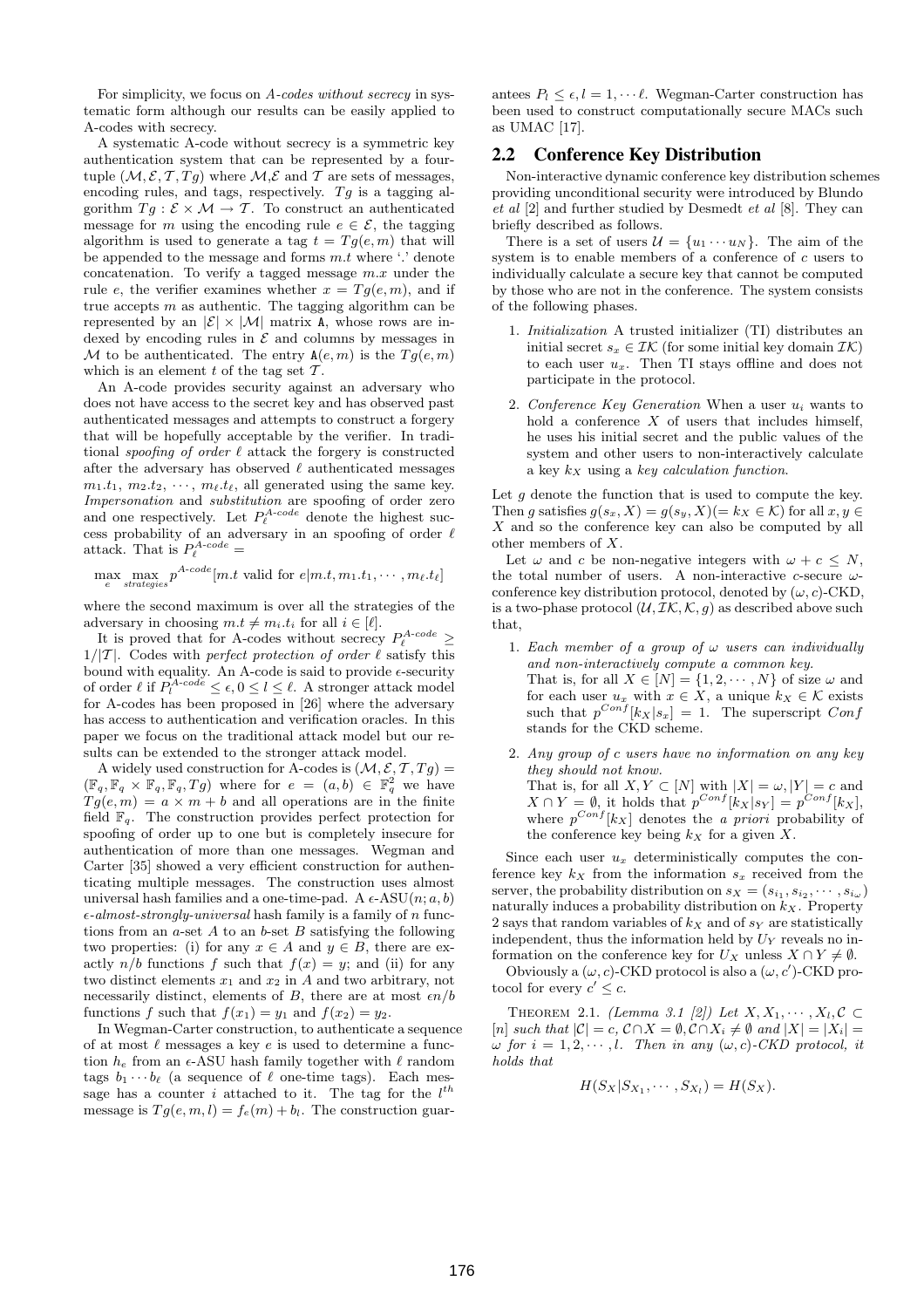An  $(\omega, c)$ -CKD protocol is said to be *perfectly secure* if  $p^{Conf}[k_X|s_Y;k_{X_1},\cdots,k_{X_r}]=p^{Conf}[k_X]$  holds for all  $X,X_i,Y$ and r with  $|X| = |X_i| = \omega, |Y| = c$  and  $X \cap Y = \emptyset$ .

## 2.3 Cover-free Family

Cover-free families (CFFs) are extensively studied set systems which were first introduced in 1964 by Kautz and Singleton [14] in the context of superimposed binary codes. CFFs have been used to solve some new problems in cryptography and communications, including blacklisting [18], broadcast encryption [13], broadcast anti-jamming [7], source authentication in a network setting [21, 11], and group key pre-distribution [31, 32, 33]. A cover-free family is first of all a set system.

A set system is a pair  $(\mathcal{X}; \mathcal{B})$  with X being a set of points and  $\beta$  being a set of subsets of  $\mathcal X$ . Elements of  $\mathcal X$  are called points and elements of  $\beta$  are called blocks. A set system  $(\mathcal{X}; \mathcal{B})$  can be represented as an  $|\mathcal{B}| \times |\mathcal{X}|$  matrix I called as incidence matrix, where  $I(b, x) = 1$  if block  $B_b$  includes point x and zero otherwise.

We recall the general definition of CFF given in [34] below.

DEFINITION 2.1. Let  $\omega$ , c, d be positive integers. A set system  $(X; B)$  is called a  $(\omega, c, d)$ -cover-free family, denoted by  $(\omega, c, d)$ -CFF), provided that, for any  $\omega$  blocks  $B_1, \cdots, B_{\omega}$  $\in \mathcal{B}$  and any other c blocks  $B'_1, \cdots, B'_c$  in  $\mathcal{B}$ , one has

$$
\bigcap_{i=1}^{\omega} B_i \setminus \bigcup_{j=1}^{c} B'_j \ge d. \tag{1}
$$

Obviously any  $(\omega, c, d)$ -cover free family is also a  $(\omega, c', d')$ -CFF for any  $c' < c$  and  $d' < d$ .

# 3. DEFINITIONS OF RING AUTHENTICA-**TION**

Let N be a natural number and the set of users be  $\mathcal{U} =$  ${u_1 \cdots u_N}$ . In a sender-anonymous authentication system, a sender  $u_i$  can send an authenticated message  $m.t$  to a receiver  $u_i$  such that the receiver can verify authenticity of the message while neither the receiver nor any other observer can trace the message to a single sender. The senderanonymity set or simply anonymity set of the sender for the message is the set (size at least 2) of potential senders of the message. That is from the receiver's view point any member of the set could have sent the message.

A sender-anonymous authentication can be trivially constructed as below.

**Trivial System T1:** An A-code  $(\mathcal{M}, \mathcal{K}, \mathcal{T}, Tg)$  is used for constructing authenticated messages. A trusted initializer randomly selects a key  $k \in \mathcal{K}$  and securely gives the key to all users in  $U$ . To authenticate a message  $m$ , a user  $u_i$ computes the authentication tag as  $t = Tg(k, m)$  using the tagging algorithm  $Tg$  of the A-code. The message sent to  $u_j$  is  $u_j$ .m.t. If  $u_j$  receives an authenticated message of this form, he can verify it using his key information and will be convinced that it is from one of the group members.

In the above system if the adversary corrupts a single user the security is completely lost and the adversary can successfully forge.

Receiving a message enables the receiver to use his secret and system information to compute a set which we refer to

as recovered anonymity set  $A non(u_i, m.t)$ . We assume that members of  $Anon(u_j, m.t)$  have equal chance of being the sender. Let  $\mathcal{U}_i$  denote the set of users  $\mathcal{U}$  excluding  $u_i$ . Then in T1 it is easy to see that for all  $u_i$  and all valid message-tag pair m.t, we have  $Anon(u_i, m.t) = U_i$  and the set is fixed and cannot be controlled by the sender.

A second trivial system described below allows to have different anonymity set for each message and different receiver. However this set, can be computed as  $Anon(u_i, m.t) = \{u_x :$  $k_{x,j} \in \mathcal{E}(m.t), x \neq j$  where  $\mathcal{E}(m.t)$  denotes the encoding rules validating m.t, is deduced by both the message and the receiver and therefore is not controllable by the sender.

**Trivial System T2:** Assume any pair of users  $u_i, u_j$  have a shared key  $k_{i,j}$ . Using their shared key  $u_i$  can send an authenticated messages to  $u_j$ . More precisely, to send a message m to  $u_i$ , the sender  $u_i$  calculates the tag  $t = Tg(k_{i,j}, m)$ which is appended to m. To verify a received message m.t,  $u_i$  uses all keys  $k_{i,x}$  that he shares with  $u_x \in \mathcal{U}_i$  and accepts the message as authentic if  $Tg(k_{j,x}, m) = t$  for some  $u_x \in \mathcal{U}_i$ .

We would like to allow senders to determine their anonymity set  $U_X$ ; here  $X \subset [N]$  specifies the indices of users in  $U_X$ . This is called *designed anonymity set* where 'designed' informally means that the authenticated messages can only be generated (or verified) by users in  $U_X \cup u_j$ . T1 and T2 are examples where users cannot control their anonymity set. When the anonymity set can be chosen by the sender, we require the sender to append  $[X,j]$  to m.t as a header. So the authenticated message sent over the channel will be  $[X,j]$ .m.t. For an honest sender, a secure sender anonymous system must guarantee that  $U_X \subseteq Ann(u_i, m.t)$ , where the extra users in  $Anon(u,m,t)$  may be introduced by receiver's inability in calculating the correct anonymity set.

Throughout this paper, we will use *anonymity set* to mean both the recovered anonymity set and the designed anonymity set, expecting that the correct interpretation can be seen from the context. We will use  $\Omega$  as  $[X.j]$  for clear presentation, and do not distinguish it from  $X \cup j$ , expecting the meaning to be known from the context.

As noted before, in T1  $Anon(u_i, m.t) = U_i$  and so a received message is attributable to any group member. Thus T1 achieves the maximal anonymity. This however results in complete loss of accountability and allowing any group member to easily (no extra) construct messages with no trace to himself.

To provide unconditional anonymity and flexibility for users to choose the anonymity set and provide and authentication guarantee against adversaries who have corrupted a group of users, we introduce unconditionally secure ring authentication system (USRA system, for short).

DEFINITION 3.1. A  $(r, c, N)$ -USRA system  $(\mathcal{M}, \mathcal{T}, \mathcal{K})$  is a sender-anonymous authentication system consisting of the following three algorithms (RAI, RTg, RVf):

- 1. Initialization RAI $(r, c, N)$ : The system is initialized by a Trusted Initializer  $(TI)$  with parameters  $r, c, N$  At the end of running RAI, for each  $x \in [N]$  a secret  $s_x \in$ K is securely delivered to user  $u_x$ .
- 2. Ring Authentication Tag  $RTg(s_i, \Omega, m)$ : Takes as input, a secret key  $s_i$  for the sender  $u_i$ , a designed anonymity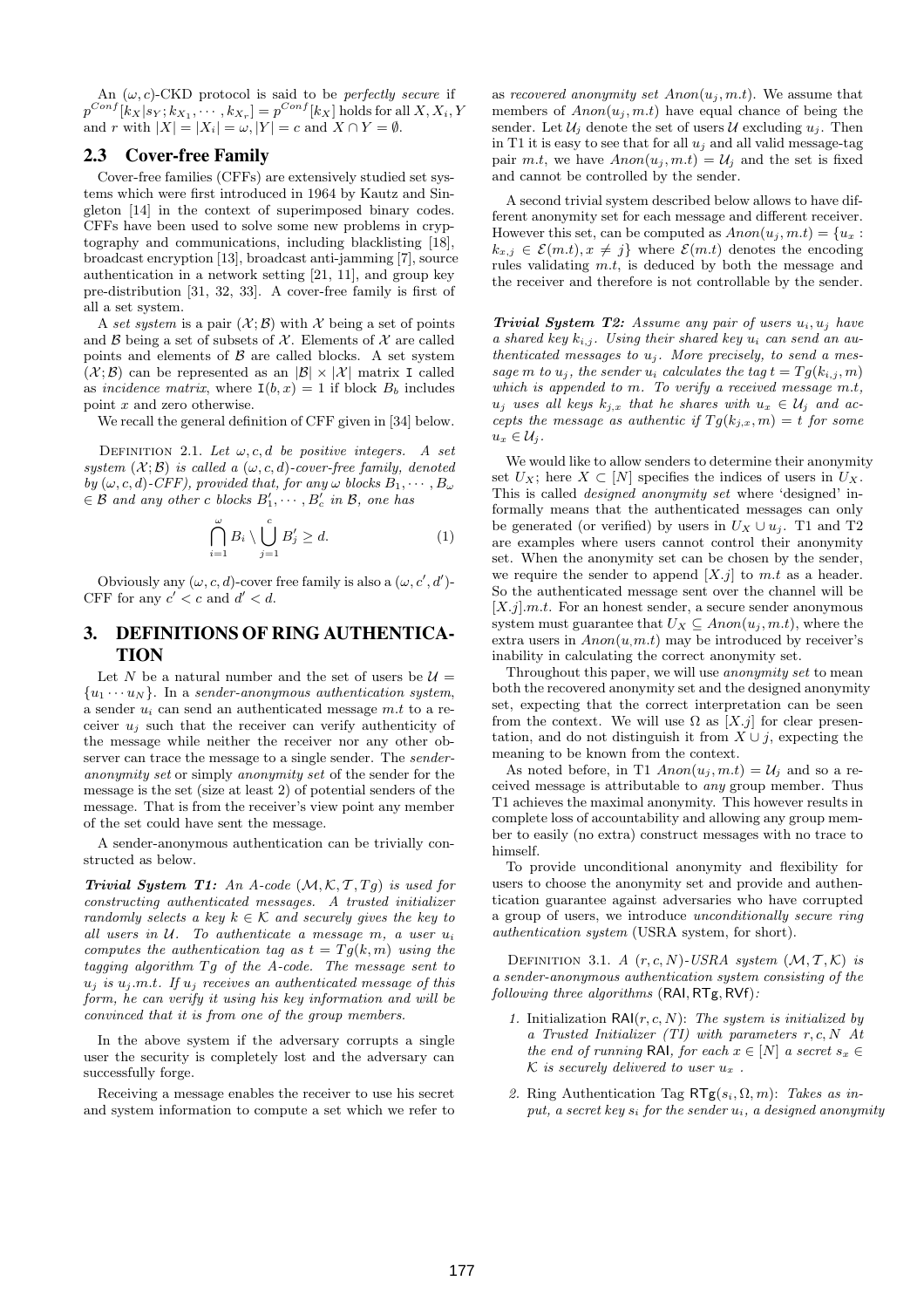set (or equivalent information)  $X$ , a receiver identity j, and the message  $m \in \mathcal{M}$  to be authenticated. RTg then calculates and outputs a tag  $t \in \mathcal{T}$ . The authenticated message to be sent to the receiver is  $\Omega.m.t.$ 

3. Ring Authentication Verification RVf( $s_j, \Omega.m.t$ ): On receiving a tagged message  $\Omega.m.t$  the receiver  $u_i$  uses  $\text{RVf}(s_j, \Omega.m.t)$  for verification and accepts m as authentic if RVf outputs 1 and rejects m otherwise.

In the following we give definitions of the system parameters and describe the significance.

**Correctness:** For an  $(r, c, N)$ -USRA it is required that for all  $u_i, u_j, \Omega$  and m.t the algorithm RVf $(s_j, \Omega.m.t)$  always outputs 1 on messages  $\Omega.m.t$  that are correctly constructed as  $t = RTg(s_i, \Omega, m)$ . More specifically, for all  $i, j \in [N], X \in [N]_r$  with  $i \in X$  and for all  $m \in \mathcal{M}$ , it holds that RVf  $(s_i, \Omega.m.\mathsf{RTg}(s_i, \Omega, m)) = 1$ . (Recall that  $\Omega = X.$ *j* and  $i \in \mathcal{X}.$ 

Anonymity: In general the level of anonymity that a system provides is related to the size of anonymity set. However using set size assumes that the probability distribution on  $Anon(u_i, m.t)$  is uniform. More refined measure of anonymity levels can be defined based on the difference between entropy of the a priori distribution on the user set and the distribution calculated after a message is received. We use the size of the designed anonymity set  $U_X$  as the measure of anonymity and require  $U_X \subseteq Anon(u_j, m.t)$ . A similar property holds for ring signatures where the anonymity set is read from the message.

DEFINITION 3.2. A USRA system is called a strong  $(r, c, N)$ - USRA system if it is also a  $(r', c, N)$ -USRA system for all  $r' \leq r$ .

A strong USRA allows users to choose anonymity sets of size up to  $r$ , without affecting his security.

DEFINITION 3.3. An N users USRA system is called perfect if it is also a  $(r, c, N)$ -USRA system for all  $r, c \in [N]$ such that  $r + c \leq N - 1$ .

In a perfect system a sender can choose any size for his anonymity set and no colluding group, with no limitation on the size, can have a successful forgery.

Security In an authentication system the main goal of an adversary is to construct a fraudulent message that is acceptable by a receiver. We allow the adversary to corrupt up to  $c$  users. We also refer to this as  $c$  insiders forming  $\alpha$  colluding set C. The aim of the adversary (or colluding group) is to forge a message that is acceptable by a group member. A forgery is considered successful if it is accepted by a receiver and it is from an anonymity set that does not intersect C.

In spoofing of order  $\ell$  attack in a USRA system the adversary observes  $\ell$  past authenticated messages,  $\Omega_1.m_1.t_1$ ,  $\Omega_2.m_2.t_2, \cdots, \Omega_2.m_\ell.t_\ell$  in the system (remember  $\Omega_l = X_l.j_l$ ). In general messages have different anonymity sets or receivers and hence the tags are constructed using different keys<sup>2</sup>. The adversary constructs a fraudulent message  $\Omega.m.t$ 

and succeeds if  $\Omega.m.t$  is accepted by  $u_i$ , and attributed to anonymity set  $U_X$ .

The best success probability of such order  $\ell$  adversary who has corrupted a set  $C$  of users and knows their key information in spoofing of order  $\ell$  is denoted by  $P_{\ell}^{RA}$ , where the superscript RA stands for unconditionally secure ring authentication. Then  $P_{\ell}^{RA} =$ 

$$
\max_{all\ strategies} p^{RA}[\mathsf{RVf}(s_j,\Omega.m.t) = 1|s_{\mathcal{C}},\Omega_1.m_1.t_1,\cdots,\Omega_\ell.m_\ell.t_\ell]
$$

where the set  $s_{\mathcal{C}}$  is the key set of the colluders that is accessible to the adversary and the maximum is over strategies of the adversary in choosing  $\Omega$  and  $m.t \neq m_l.t_l$  for all  $l \in [\ell].$ Note that the definition includes the case that the messages have the same anonymity set and receiver (i.e.,  $\Omega$ ) and hence are constructed under the same key.

DEFINITION 3.4. A  $(r, c, N)$ -USRA system is said to have  $\epsilon$ -security of order  $\ell$ , if the success probability  $P_{\ell}^{RA}$  as described above is at most  $\epsilon.$ 

## 4. A GENERIC CONSTRUCTION

In this section, we give a generic construction GRA for ring authentication system with unconditional security against up to  $c$  colluders. The sender can choose an anonymity set of size up to r. The construction uses an A-code with protection against spoofing of order  $\ell$  attacks and a  $(\omega, c)$ -CKD protocol for N users, with  $\omega = r+1$  and  $\omega+c \leq N$ , as building blocks. We prove the GRA is a secure  $(r, c, N)$ -USRA system where security is as defined in Section 3.

DEFINITION 4.1. We say an A-code  $(M, \mathcal{E}, T, Tg)$  and an CKD protocol  $(U, \mathcal{IK}, \mathcal{K}, g)$  are compatible if an injection mapping f can be defined from the set K to the set  $\mathcal{E}$ .

#### *The GRA system.*

Let the A-code  $(\mathcal{M}, \mathcal{E}, \mathcal{T}, Tg)$  and  $(\omega, c)$ -CKD protocol  $(U, \mathcal{IK}, \mathcal{K}, q)$  be compatible. Then  $\text{GRA}=(\mathcal{M}, \mathcal{T}, \mathcal{IK})$  constitutes a ring authentication system for user group  $\mathcal U$  and the algorithms (GRI, GTg, GVf) are constructed as follows.

- 1.  $GRI(\omega 1, c, N) = the initialization of (\omega, c) CKD).$ That is,  $GRI(\omega - 1, c, N)$  runs the *Initialization* algorithm of  $(\omega, c)$ -CKD protocol. At the end of this phase a user u receives a secret  $s \in \mathcal{IK}$ .
- 2.  $G \mathsf{Tg}(s_i, \Omega, m) = Tq(f \circ q(s_i, \Omega), m)$ . This algorithm is invoked by the sender  $u_i$  to generate a tag for m and to construct an authenticated message. If  $u_i$  wants to send a message to  $u_i$  he will perform the following steps.
	- (a) Chooses an anonymity set  $U_X$  of size  $r = \omega 1$ such that  $i \in X$  but  $j \notin X$ .
	- (b) Sets  $\Omega = X \cup j$  and generates a conference key  $k_{\Omega} = g(s_i, \Omega)$ , where g is the key calculation function of the CKD protocol and  $s_i$  is the secret distributed to him by TI in the system initialization phase.
	- (c) Computes an A-code rule  $e_{\Omega} = f(k_{\Omega})$  using the public mapping f. The tag is calculated as  $t =$  $Tg(e_{\Omega}, m)$  using the tagging function  $Tg$  of the A-code.

<sup>2</sup>Otherwise, as pointed out in Section 1.2, mapping function (i.e., f later) may result in a loss of certain security if it is many-to-one.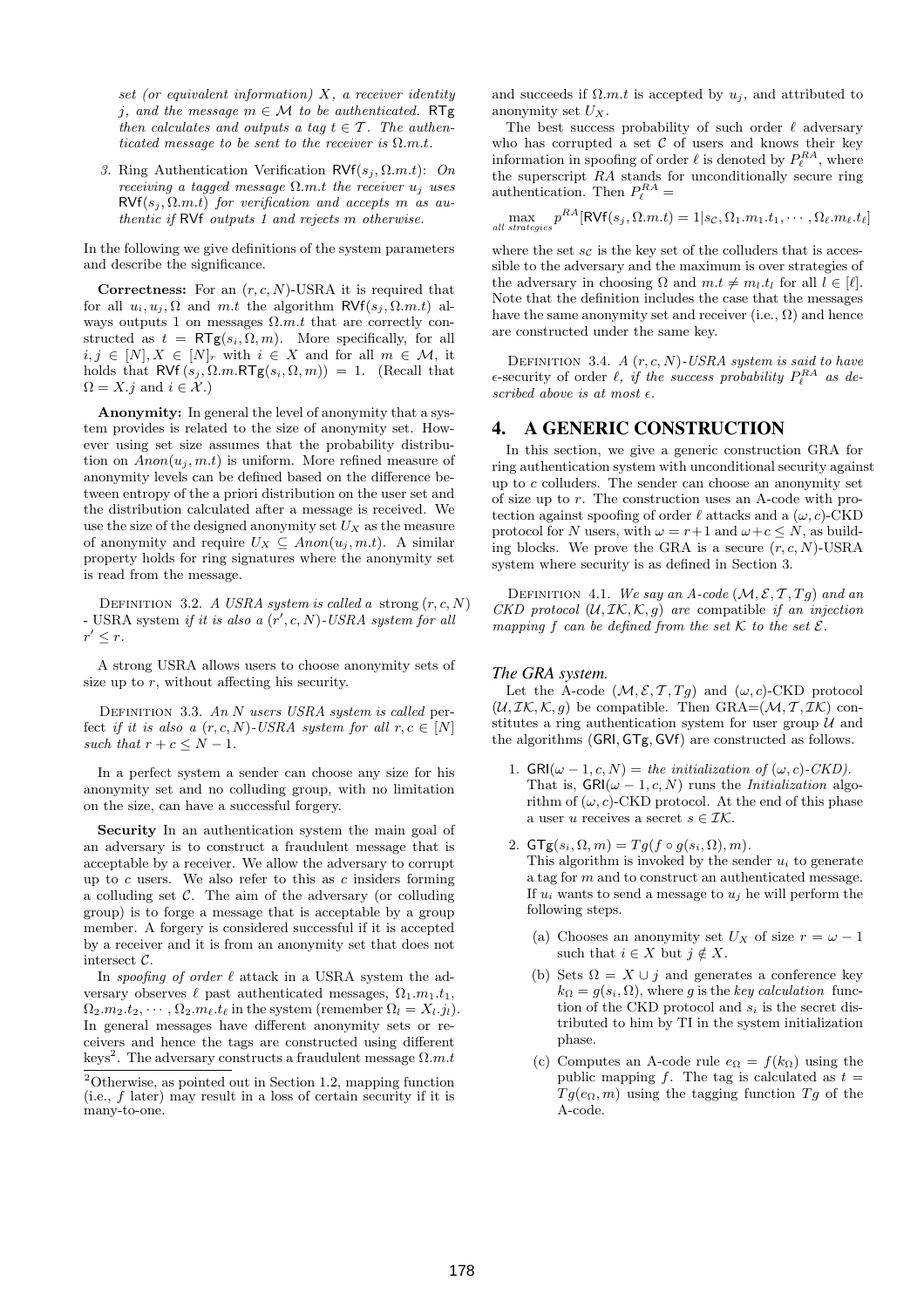- (d) The final authenticated message is  $\Omega.m.t$  (meaning  $[X.j].m.t$ .
- 3.  $\mathsf{GVf}(s_i, \Omega.m.t) = 1$  if  $t = Tq(f \circ q(s_i, \Omega), m)$ . The verification algorithm invokes the tag function of the underlying A-code using a key that the receiver calculates based on the prefix information of the received message. If  $u_i$  receives  $\Omega.m.t$ , he does the following.
	- (a) Reads the message header  $\Omega$  and rejects if  $j \notin \Omega$ .
	- (b) Computes the conference key  $k_{\Omega} = q(s_i, \Omega)$  and the encoding rule  $e_X = f(k_\Omega)$ .
	- (c) Accepts m as authentic if  $t = Tg(e_{\Omega}, m)$  and rejects otherwise.

Correctness of the GRA system follows immediately from the correctness of the A-code and the conference key distribution protocol. The required computation is the combination of that required by the A-code and the CKD protocol. An authenticated message is always prefixed by  $\Omega$  that has length  $r \cdot \log n$ . Sender-anonymity is unconditionally provided at level  $r$  since anyone in  $U_X$  is able to construct the authenticated message. The following theorem guarantees the security of the GRA system under spoofing attacks given the underlying primitives are both secure in respective terms.

THEOREM 4.1. In the generic construction above, if  $(i)$ the A-code has  $\epsilon$ -security against spoofing attack of order  $\ell$ . and (ii) the  $(\omega, c)$ -CKD protocol has perfect security, then the GRA system is  $\epsilon$ -secure against spoofing attack of order  $\ell$ , assuming the adversary is allowed to corrupt up to c users.

PROOF. (sketch) We only prove the theorem for  $\ell = 1$ . The proof can be extended to the general case with  $\ell > 1$ . We relate the best success probability of the adversary in GRA system to the success probability of an attacker in the underlying A-code, using the perfect security of the CKD.

The success probability of a GRA adversary with a tagged message  $\Omega.m.t$  after observing an authenticated message  $\Omega_1.m_1.t_1$  is denoted by  $p^{GRA}[m.t]$  is valid for  $\Omega|s_c; \Omega_1.m_1.t_1$ . Let  $P_1^{GRA}$  denote the best success probability of the GRA adversary after observing one message. This is given by,

$$
P_1^{GRA} = \max_{\Omega, m, t | \Omega_1, m_1, t_1} p^{GRA} [\Omega, m, t \text{ is valid}] s_{\mathcal{C}}; \Omega_1, m_1, t_1]
$$

$$
= \max_{\Omega_1, m_1, t_1} \max_{\Omega, m, t} p^{GRA} [\Omega.m.t \text{ is valid}] s_{\mathcal{C}}; \Omega_1.m_1.t_1]
$$

The A-code adversary's success probability with a tagged message m.t after observing an authenticated message  $m_1.t_1$ is given by  $p^{A-code}[m.t$  is valid $|m_1.t_1|$  and its best success probability is  $P_1^{A\text{-code}} = \max_{m.t | m_1.t_1} [m.t \text{ is valid}].$ 

Given a GRA adversary who uses  $\Omega.m.t$  after observing  $\Omega_1.m_1.t_1$ , we construct an A-code adversary who is given all the key information that the GRA adversary has, and uses  $m.t$  as the spoofing message for the A-code after observing  $m_1.t_1$ .

For any  $m_1.t_1, \Omega_1, \Omega$  and C such that  $\mathcal{C} \cap (\Omega \cup \Omega_1) = \emptyset$ , the best success probability of the GRA adversary is given by

$$
P^{GRA}(s_c; \Omega_1.m_1.t_1)
$$
  
= 
$$
\max_{\Omega.m.t_{\neq \Omega_1.m_1.t_1}} p^{GRA}[m.t \text{ is valid for } \Omega | s_c; \Omega_1.m_1.t_1]
$$
  
= 
$$
\max_{\Omega.m.t_{\neq \Omega_1.m_1.t_1}} p^{GRA}[GVf(s_j, \Omega.m.t) = 1 | s_c; \Omega_1.m_1.t_1]
$$

Now consider two cases. First, let  $\Omega_1 = \Omega$ . Then, for the A-code we have  $Tq(k_{\Omega}, m_1) = t_1$ . The A-code adversary has  $s_c$  which because of the perfect security of CKD gives no information about  $kΩ$ . Hence,

$$
\max_{m.t \neq m_1, t_1} p^{A-code}[Tg(e_{\Omega}, m) = t | s_{\mathcal{C}}; \Omega_1.m_1.t_1]
$$
  
= 
$$
\max_{m.t \neq m_1, t_1} p^{A-code}[Tg(e_{\Omega_1}, m) = t | Tg(e_{\Omega_1}, m_1) = t_1]
$$
  
= 
$$
P_1^{A-code}(\Omega_1.m_1.t_1)
$$

Second let  $\Omega \neq \Omega_1$ . Using the same argument,

$$
\max_{m.t \neq m_1, t_1} p^{A-code} [Tg(e_{\Omega}, m) = t | sc; \Omega_1.m_1.t_1]
$$
  
= 
$$
\max_{m.t \neq m_1, t_1} p^{A-code} [Tg(e_{\Omega}, m) = t]
$$
  

$$
\leq P_0^{A-code}
$$

Together

$$
P^{GRA}(s_{\mathcal{C}}; \Omega_1.m_1.t_1) \le \max\{P_0^{A\text{-code}}, P_1^{A\text{-code}}(\Omega_1.m_1.t_1)\}
$$

and finally

$$
P_1^{GRA} = \max_{\Omega_1, m_1, t_1} P^{GRA}(s_c; \Omega_1, m_1, t_1)
$$
  
\n
$$
\leq \max_{\Omega_1, m_1, t_1} \{ P_0^{A\text{-code}}, P_1^{A\text{-code}}(\Omega_1, m_1, t_1) \}
$$
  
\n
$$
= \{ P_0^{A\text{-code}}, P_1^{A\text{-code}} \} \leq \epsilon.
$$

## 5. CONCRETE CONSTRUCTIONS

In this section we show two constructions and discuss on some extensions for ring authentication based on the generic construction.

## 5.1 Using Polynomial CKD Protocol

We choose the  $(\omega, c)$ -CKD protocol to be the polynomial scheme in [2]. The protocol allows dynamic conferences to calculate a conference key that is an element of  $\mathbb{F}_q$ . We use two independent (random choices) copies of the protocol to allow users to calculate a pair  $(a, b) \in \mathbb{F}_q^2$  that is used as the key for the authentication system GRA in Section 4. The protocol works as follows.

During the initialization phase, the trusted initializer (offline server) randomly chooses two symmetric polynomials<sup>3</sup>  $F, G$  of degree c and in  $\omega$  variables, with coefficients randomly chosen from a finite field  $\mathbb{F}_q$ . The initial secret of user  $u_i$  is evaluations of  $F, G$  at  $x_1 = i$ . That is,  $s_i =$  $(a_i(x_2 \cdots x_{\omega}), b_i(x_2 \cdots x_{\omega}))$ , where  $a_i(x_2 \cdots x_{\omega}) = F_i(x_2 \cdots x_{\omega})$  $=F(i, x_2, \cdots x_\omega)$  and  $b_i(x_2 \cdots x_\omega) = G_i(x_2 \cdots x_\omega) = G(i, x_2, \cdots x_\omega).$ Each polynomial will have  $c+\omega-1$  $\mathbf{G}(x_1 \cdots x_\omega) = \mathbf{G}(x_1, x_2,$ <br>coefficients and so the total key size of a user is  $\frac{c+\omega-1}{c-1}$ <sup>1</sup> field elements.

In the *conference key generation* phase, suppose user  $u_i$ wants to obtain a common key  $k_X$  shared among  $U_X$  with

<sup>&</sup>lt;sup>3</sup>A polynomial  $F(x_1 \cdots x_\omega)$  is symmetric if  $F(x_1 \cdots x_\omega)$  =  $F(x_{\sigma(1)} \cdots x_{\sigma(\omega)})$  for all permutation  $\sigma$  of  $\omega$  elements.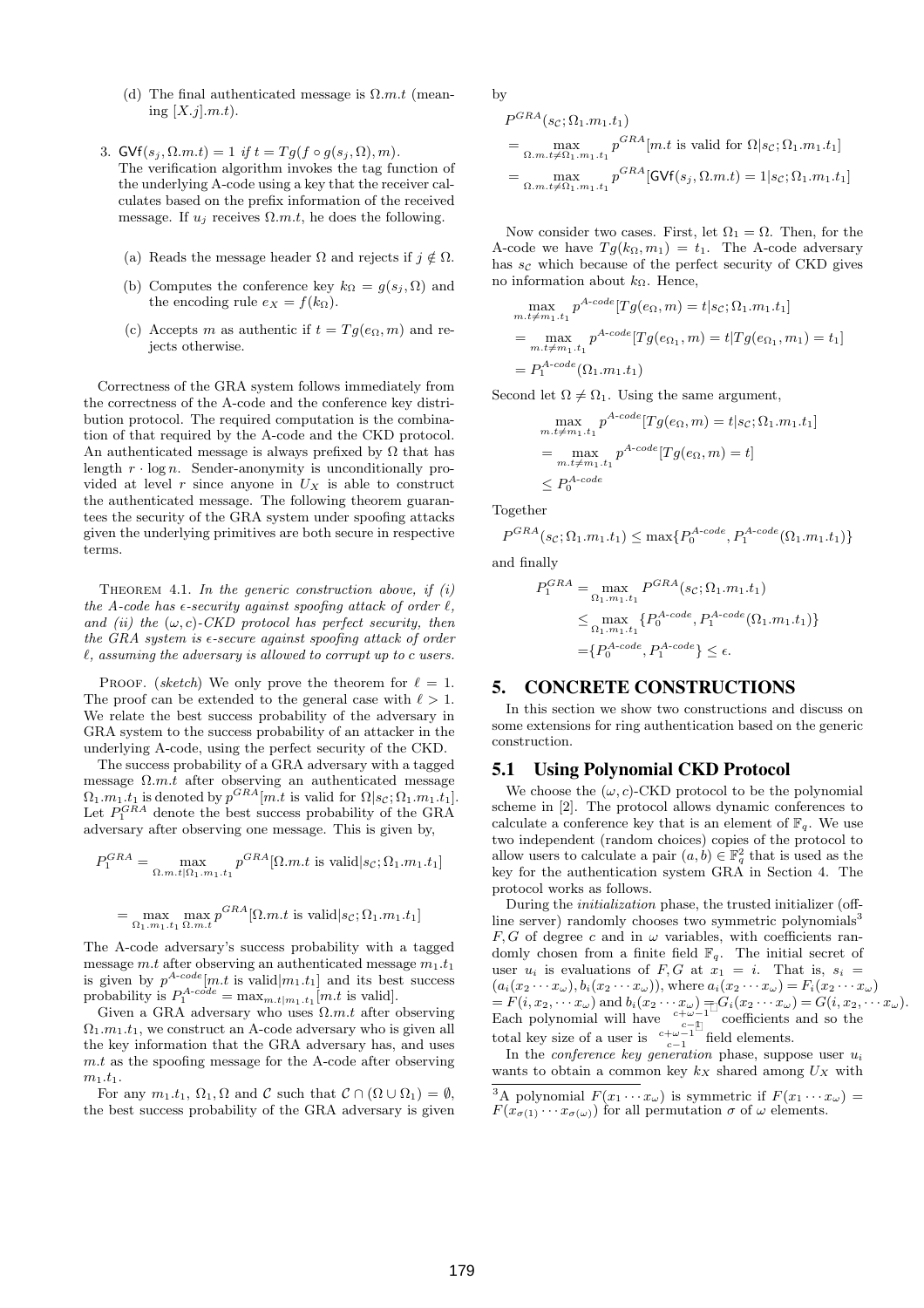$X = \{i, i_2, \dots, i_\omega\} \subset [N]$ . Then he computes  $k_X$  as the pair  $(a_X, b_X) = (F_i(i_2, \dots, i_\omega), G_i(i_2, \dots, i_\omega)).$ 

Correctness and the security of the key pair follows from the security of the original scheme and noting that the two copies of the original CKD protocol were independently chosen.

We choose the A-code described in Section 2.1. For this A-code the set of encoding rules is  $\mathcal{E} = \mathbb{F}_q \times \mathbb{F}_q$ , the message space is  $\mathbb{F}_q$  and tagging function is  $T g((a, b), m) = a \times m + b$ .

The code is compatible with the polynomial CKD protocol  $(2 \text{ copies})$  where the function  $f$  is the identical mapping from  $\mathbb{F}_q^2 \to \mathbb{F}_q^2$ .

Security of the combined scheme follows from Theorem 4.1. The combination results in a  $1/q$ -secure  $(r, c)$ -USRA system with  $r = \omega - 1$  where q is the size of  $\mathbb{F}_q$ .

It is worth to point out that this construction is optimal in term of the key storage needed by the user. This is because the base A-code is optimal – the size of encoding rules is as small as possible, the underlying CKD is also optimal – the size of information held by users is as small as possible, and the function  $f$  is an identical mapping.

#### 5.2 Using Generalized Cover-free Family

In this subsection, we use a generalized CFF for constructing the conference key distribution. This construction is a natural extension of other works [31, 32] on key predistribution schemes.

For an N users group, we require the  $(\omega, c, d)$ -CFF  $(d \ge 1)$  $(\mathcal{X}; \mathcal{B})$  to have at least N blocks, i.e.,  $|\mathcal{B}| \geq N$ . Each user is associated with a distinct  $B$ . This is possible because  $|\mathcal{B}| \geq N$ . Let  $u_i$  be associated to  $B_i$  with blocks ordered arbitrarily.

Suppose there is a  $(\mathcal{M}, \mathcal{E}, \mathcal{T}, Tg)$  A-code with  $\epsilon$ -security against spoofing of order 1 and  $|\mathcal{E}| = |\mathcal{X}|$  (the result can be generalized to higher order spoofing in a straightforward way).

In each running of the system, the TI randomly associates one key from  $\mathcal E$  to each point in  $\mathcal X$ . Without loss of generality let  $x_l$  is associated with  $e_l$  for  $l \in [|\mathcal{E}|]$ . User  $u_i$  receives all keys whose corresponding points are in  $B_i$ .

To construct an authenticated message for a user  $u_i$ ,  $u_i$ does the following.

1. Key generation: Selects an anonymity set  $X \subset \mathcal{X}$  that includes himself, and forms  $\Omega = X \cup j$ . He will then finds  $\{x_{i_1}\cdots x_{i_h}\} = \bigcap_{i\in\Omega} B_i$ . Let  $k_{\Omega} = \{e_{i_1}, \cdots e_{i_h}\}.$ Note that because of the cover free property, no colluding set C will be able to cover  $\{x_{i_1} \cdots x_{i_h}\}\$  and so there is at least one key  $e_{x_l}$ ,  $1 \leq l \leq h$  that is only known by members of  $\Omega$ .

Let  $\mathcal E$  be an Abelian group with group operation  $\odot$ . The encoding rule used for authentication is calculated as  $e_{\Omega} = \bigcirc e_{l \in [h]} i_l$ . An example of A-codes that satisfy this property is the code used in the previous construction.

2. Tag construction: The tag for a message m is  $t =$  $Tg(e_{\Omega}, m)$ . The message sent to  $u_j$  is  $\Omega.m.t.$ 

Correctness of the system follows immediately from the correctness of the conference key distribution and the correctness of the A-code

Security of the system following from observing that members of each conference will have a key that is not known by

the adversary (colluders). This means that the conference key as defined above has perfect security and  $H(E_{\Omega}|s_{\mathcal{C}})$  =  $H(E_{\Omega})$  where  $E_{\Omega}$  is the random variable associated with  $e_{\Omega}$ . Hence the conditions of Theorem 4.1 are satisfied and we will have the following theorem.

THEOREM 5.1. The construction above, referred as CFF-RA, is a  $(\omega-1, c)$ -USRA system and is secure against spoofing of order 1, i.e.,  $P_1^{CFF-RA} \leq 1/q$ .

## 5.3 Extensions

#### *Ring authentication with perfect anonymity.*

The generic construction in Section 4 effectively reduces the construction of a ring authentication system to the construction of a non-interactive dynamic conference key system. The two constructions above the key size of users is  $\frac{c+\omega-1}{c-1}$ The two constructions above the key size of users is<br>and so polynomially depends on  $\omega$  and c. The construction is particularly important because it is proven optimal and ensures that the key sizes of the users is minimum. An important property of the construction is that the key size of the users is independent of the size of the group and only depends on the level of anonymity required by the users and acceptable colluding size. The construction using generalized CFF, although in general non-optimal, provides perfect security with key size of the user independent from the group size. However there is no general expression for the users' key size and this will depend on the actual construction of CFF.

We may remove the restriction on the sizes of the anonymity set and the colluding set by allowing users to have larger key sizes. In the scheme proposed in [8] any conference size is permitted and there is no limitation on the size of colluding set. Authors prove that for a group of size  $N$ , the sizes of user  $u_x$ 's secret  $H(S_x)$  and of the conference key  $H(K)$ satisfy  $H(S_x) \geq (2^{N-1}-1)H(K)$  and propose an optimal system that satisfies the bound with equality. In this optimal system a user receives a key for every conference that he can participate and its key size is  $2^{N-1} - 1$ . Using this CKD protocol with an A-code guarantees anonymity to an arbitrary level determined by the user.

## *Efficient constructions for higher level of spoofing.*

In our analysis and constructions we assumed the adversary has access to one past authenticated message. Theorem 4.1 can be extended to higher level of spoofing to prove the following result.

$$
P_{\ell}^{RA} = \{P_0^{A\text{-}code}, P_1^{A\text{-}code}, \cdots P_{\ell}^{A\text{-}code}\}
$$

The most efficient construction for A-codes that are secure against spoofing of order  $\ell$  is due to Wegman and Carter [35]. To obtain sufficient key bit for authentication the conference key can be run independently multiple times (similar to the construction in 5.1).

#### *Stronger attacker.*

In this paper we focused on message observing adversaries. This is the extensively used adversary model in unconditional setting. Our results however can be generalized to adversaries with oracle access. However the definition of security for ring authentication needs to be extended to include oracle access for the adversary. That will be a future extension of our work.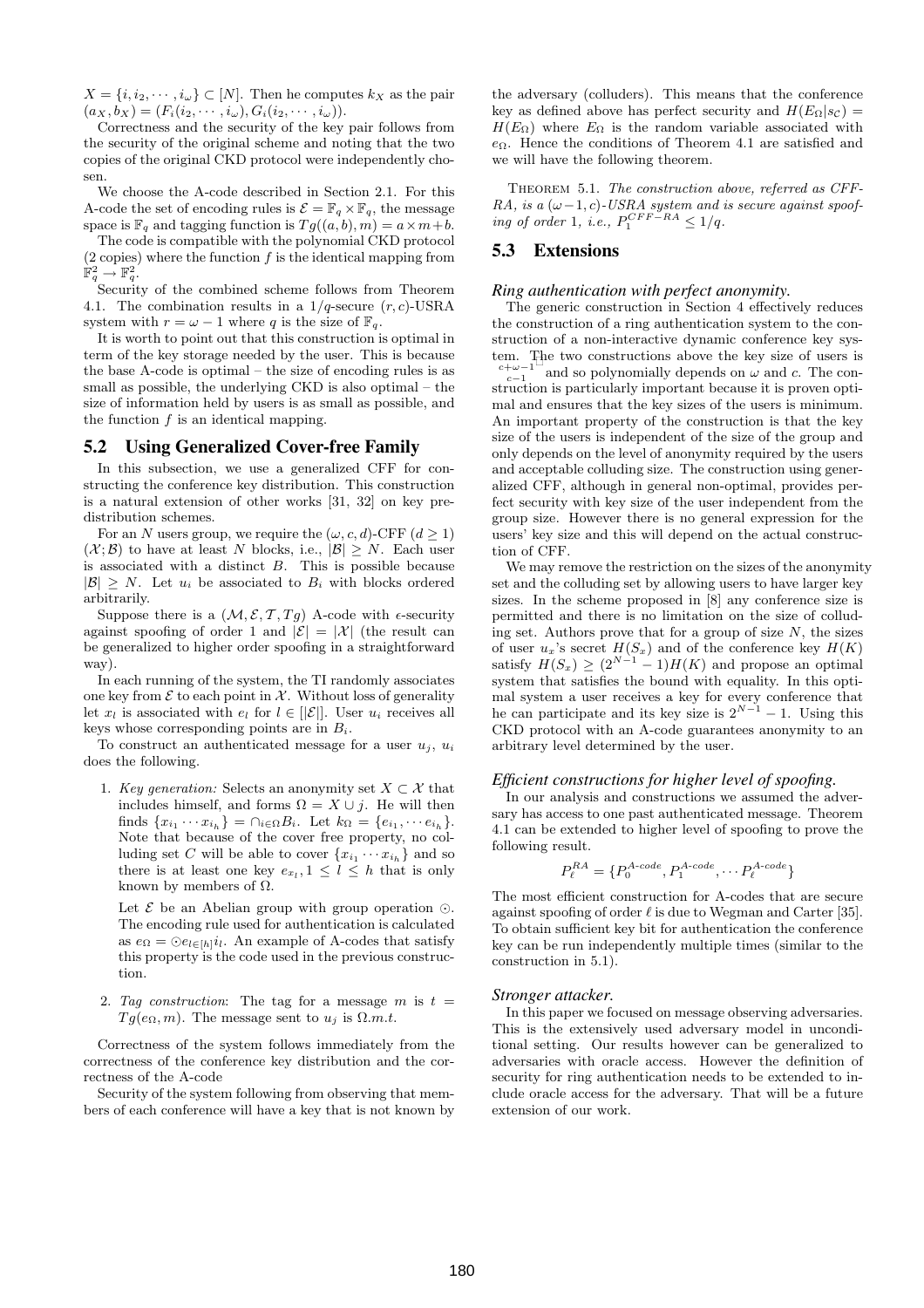#### *Computational anonymity.*

The generic construction provides a template for providing ring authentication in computational setting. Using a CKD protocol with a computationally secure MAC (e.g. HMAC [16]) provides uncertainty about the sender of the message while allowing receiver to be able to verify authenticity of the message. Modelling and evaluation security in this setting are interesting open questions.

## 6. CONCLUDING REMARKS

We proposed ring authentication system as a privacy enhancing mechanism for users to hide true sender of a message in a group, referred to as anonymity set.

Users remain unconditionally secure both from the view point of authenticity of communication, and anonymity of sender. Although unconditional sender anonymity is also provided by a ring signature but the traditional ring signature become completely insecure from the view point of the authenticity of communication.

In our model a message has a 'claimed' sender group and is verifiable with respect to that group by a designated receiver. The receiver group can be expanded using a multireceiver authentication system with dynamic sender [6, 19, 20].

We used the size of anonymity set as the level of anonymity and noted that more refined entropy theoretic measures are possible. An interesting open problem is finding information theoretic bound on the key size of users in a USRA system with perfect security. The construction in Section 5.1 appears optimal because both the underlying primitives are optimal. A further proof of this property requires deriving the information theoretic bound described above.

Extension of ring authentication to computational security will be of practical interest. Ring signature schemes require public key and may exponentiations to sign or verify a message. Using our approach results in a very efficient (computationally) authentication system. However the key size of users grows with the level of anonymity. Assuming a 2048 bit RSA signature, the secret key of a user will be similar to the amount of key material in a ring authentication that allows him to hide himself in a group of 18, using key size 128 bit for the MAC and collusion size 1.

## 7. ACKNOWLEDGEMENT

We are glad to thank anonymous reviewers for their valuable comments, especially for correcting some typos.

## 8. REFERENCES

- [1] M. Bellare, D. Micciancio, and B. Warinschi. Foundations of group signatures: Formal definitions, simplified requirements, and a construction based on general assumptions. In E. Biham, editor, EUROCRYPT, volume 2656 of Lecture Notes in Computer Science, pages 614–629. Springer, 2003.
- [2] C. Blundo, A. D. Santis, A. Herzberg, S. Kutten, U. Vaccaro, and M. Yung. Perfectly secure key distribution for dynamic conferences. Inf. Comput., 146(1):1–23, 1998.
- [3] E. F. Brickell, J. Camenisch, and L. Chen. Direct anonymous attestation. In V. Atluri, B. Pfitzmann, and P. D. McDaniel, editors, ACM Conference on

Computer and Communications Security, pages 132–145. ACM, 2004.

- [4] D. Chaum. The dining cryptographers problem: Unconditional sender and recipient untraceability. J. Cryptology, 1(1):65–75, 1988.
- [5] D. Chaum and E. van Heyst. Group signatures. In D. W. Davies, editor, EUROCRYPT, volume 547 of Lecture Notes in Computer Science, pages 257–265. Springer, 1991.
- [6] Y. Desmedt, Y. Frankel, and M. Yung. Multi-receiver/multi-sender network security: Efficient authenticated multicast/feedback. In INFOCOM, pages 2045–2054, 1992.
- [7] Y. Desmedt, R. Safavi-Naini, H. Wang, L. M. Batten, C. Charnes, and J. Pieprzyk. Broadcast anti-jamming systems. Computer Networks, 35(2-3):223–236, 2001.
- [8] Y. Desmedt and V. Viswanathan. Unconditionally secure dynamic conference key distribution. In ISIT, page 383, Cambridge, MA, USA, 1998. IEEE Press.
- [9] C. Ding and X. Wang. A coding theory construction of new systematic authentication codes. Theor. Comput. Sci., 330(1):81–99, 2005.
- [10] Y. Dodis, L. Reyzin, and A. Smith. Fuzzy extractors: How to generate strong keys from biometrics and other noisy data. In C. Cachin and J. Camenisch, editors, EUROCRYPT, volume 3027 of Lecture Notes in Computer Science, pages 523–540. Springer, 2004.
- [11] M. E. Dyer, T. I. Fenner, A. M. Frieze, and A. Thomason. On key storage in secure networks. J. Cryptology, 8(4):189–200, 1995.
- [12] A. Fiat and A. Shamir. How to prove yourself: Practical solutions to identification and signature problems. In A. M. Odlyzko, editor, CRYPTO, volume 263 of Lecture Notes in Computer Science, pages 186–194. Springer, 1986.
- [13] J. A. Garay, J. Staddon, and A. Wool. Long-lived broadcast encryption. In M. Bellare, editor, CRYPTO, volume 1880 of Lecture Notes in Computer Science, pages 333–352. Springer, 2000.
- [14] W. H. Kautz and R. C. Singleton. Nonrandom binary superimposed codes. IEEE Transactions on Information Theory, 10(4):363–377, 1964.
- [15] A. Kiayias and M. Yung. Efficient secure group signatures with dynamic joins and keeping anonymity against group managers. In Dawson and S. Vaudenay, editors, MYCRYPT, volume 3715 of Lecture Notes in Computer Science, pages 151–170. Springer, 2005.
- [16] H. Krawczyk, M. Bellare, and R. Canetti. Hmac: Keyed-hasing for message authentication. IETF RFC 2104, 1997.
- [17] T. Krovetz. Software-optimized universal hashing and message authentication. PhD thesis. UC Davis, Department of Computer Science, September 2000.
- [18] R. Kumar, S. Rajagopalan, and A. Sahai. Coding constructions for blacklisting problems without computational assumptions. In M. J. Wiener, editor, CRYPTO, volume 1666 of Lecture Notes in Computer Science, pages 609–623. Springer, 1999.
- [19] K. Kurosawa and S. Obana. Characterisation of (k, n) multi-receiver authentication. In V. Varadharajan, J. Pieprzyk, and Y. Mu, editors, ACISP, volume 1270